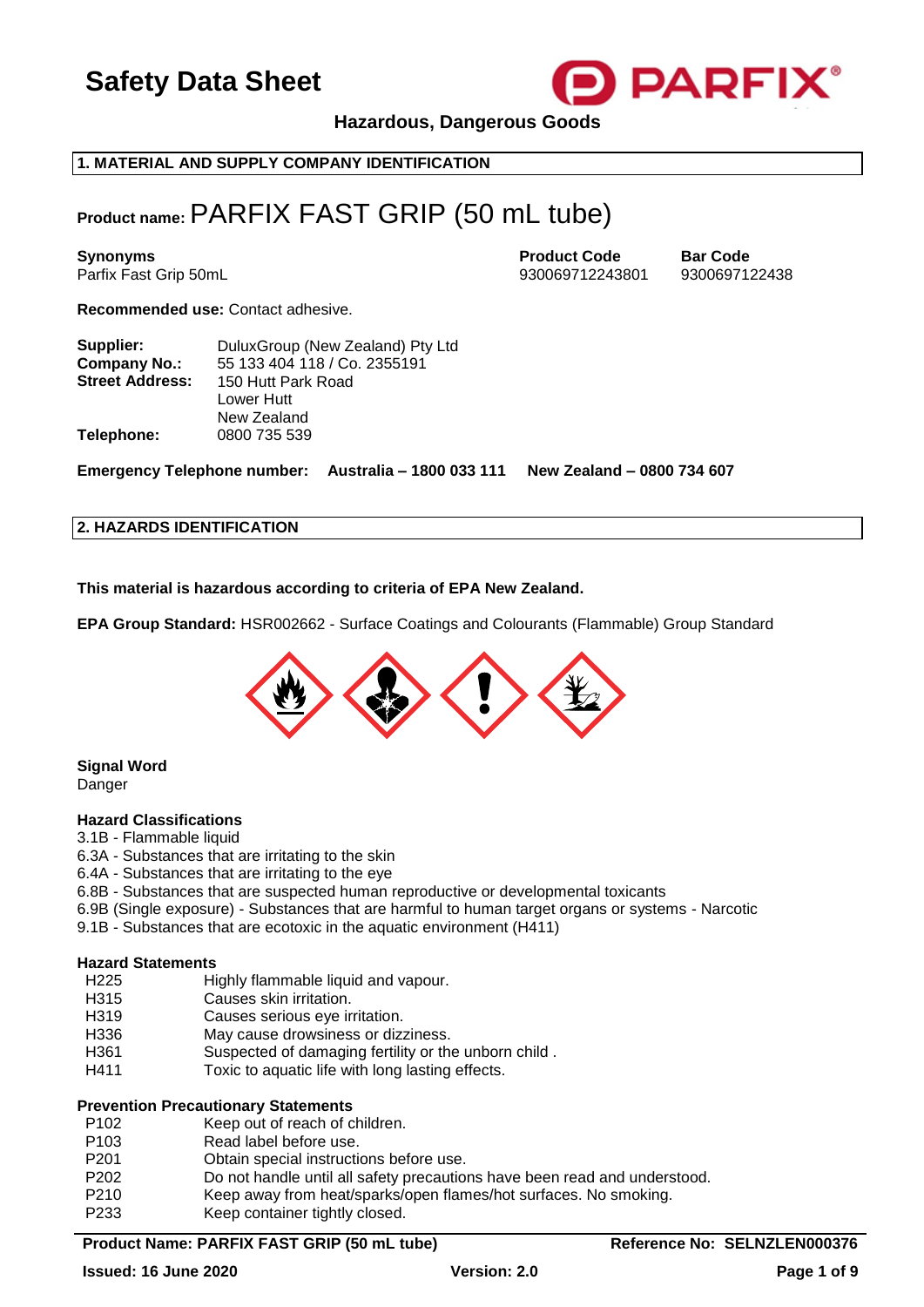

- P240 Ground/bond container and receiving equipment.
- P241 Use explosion-proof electrical, ventilating, lighting and all other equipment.
- P242 Use only non-sparking tools.
- P243 Take precautionary measures against static discharge.
- P261 Avoid breathing dust, fume, gas, mist, vapours or spray..
- P264 Wash hands, face and all exposed skin thoroughly after handling.
- P271 Use only outdoors or in a well-ventilated area.<br>P273 Avoid release to the environment
- Avoid release to the environment.
- P281 Use personal protective equipment as required.

### **Response Precautionary Statements**

| If medical advice is needed, have product container or label at hand.<br>IF ON SKIN (or hair): Remove/Take off immediately all contaminated clothing. Rinse |
|-------------------------------------------------------------------------------------------------------------------------------------------------------------|
| skin with water/shower.                                                                                                                                     |
| IF INHALED: Remove victim to fresh air and keep at rest in a position comfortable                                                                           |
| for breathing.                                                                                                                                              |
| IF IN EYES: Rinse cautiously with water for several minutes. Remove contact                                                                                 |
| lenses, if present and easy to do. Continue rinsing.                                                                                                        |
| Call a POISON CENTRE or doctor/physician if you feel unwell.                                                                                                |
| If skin irritation occurs: Get medical advice/attention.                                                                                                    |
| If eye irritation persists: Get medical advice/attention.                                                                                                   |
| Take off contaminated clothing and wash before reuse.                                                                                                       |
| Collect spillage.                                                                                                                                           |
|                                                                                                                                                             |

### **Storage Precautionary Statements**

| P403+P233 | Store in a well-ventilated place. Keep container tightly closed. |
|-----------|------------------------------------------------------------------|
| P403+P235 | Store in a well-ventilated place. Keep cool.                     |
| P405      | Store locked up.                                                 |

### **Disposal Precautionary Statement**

P501 Dispose of contents/container in accordance with local, regional, national and international regulations.

## **DANGEROUS GOOD CLASSIFICATION**

Classified as Dangerous Goods by the criteria of the "Australian Code for the Transport of Dangerous Goods by Road & Rail" and the "New Zealand NZS5433: Transport of Dangerous Goods on Land".

## **Dangerous Goods Class:** 3

| 3. COMPOSITION INFORMATION                                                                                                                                |                                   |                                                                          |
|-----------------------------------------------------------------------------------------------------------------------------------------------------------|-----------------------------------|--------------------------------------------------------------------------|
| <b>CHEMICAL ENTITY</b>                                                                                                                                    | CAS NO                            | <b>PROPORTION</b>                                                        |
| n-Propyl acetate<br>Naphtha, petroleum, hydrotreated light<br>Methyl ethyl ketone<br>Ingredients determined to be non-hazardous or below reporting limits | 109-60-4<br>64742-49-0<br>78-93-3 | $30 - 60 \%$ (w/w)<br>$10 - 30 \%$ (w/w)<br>1 - 10 $\%$ (w/w)<br>Balance |
|                                                                                                                                                           |                                   | 100%                                                                     |

### **4. FIRST AID MEASURES**

If poisoning occurs, contact a doctor or Poisons Information Centre (Phone Australia 131 126, New Zealand 0800 764 766).

**Inhalation:** Remove victim from exposure - avoid becoming a casualty. Remove contaminated clothing and loosen remaining clothing. Allow patient to assume most comfortable position and keep warm. Keep at rest until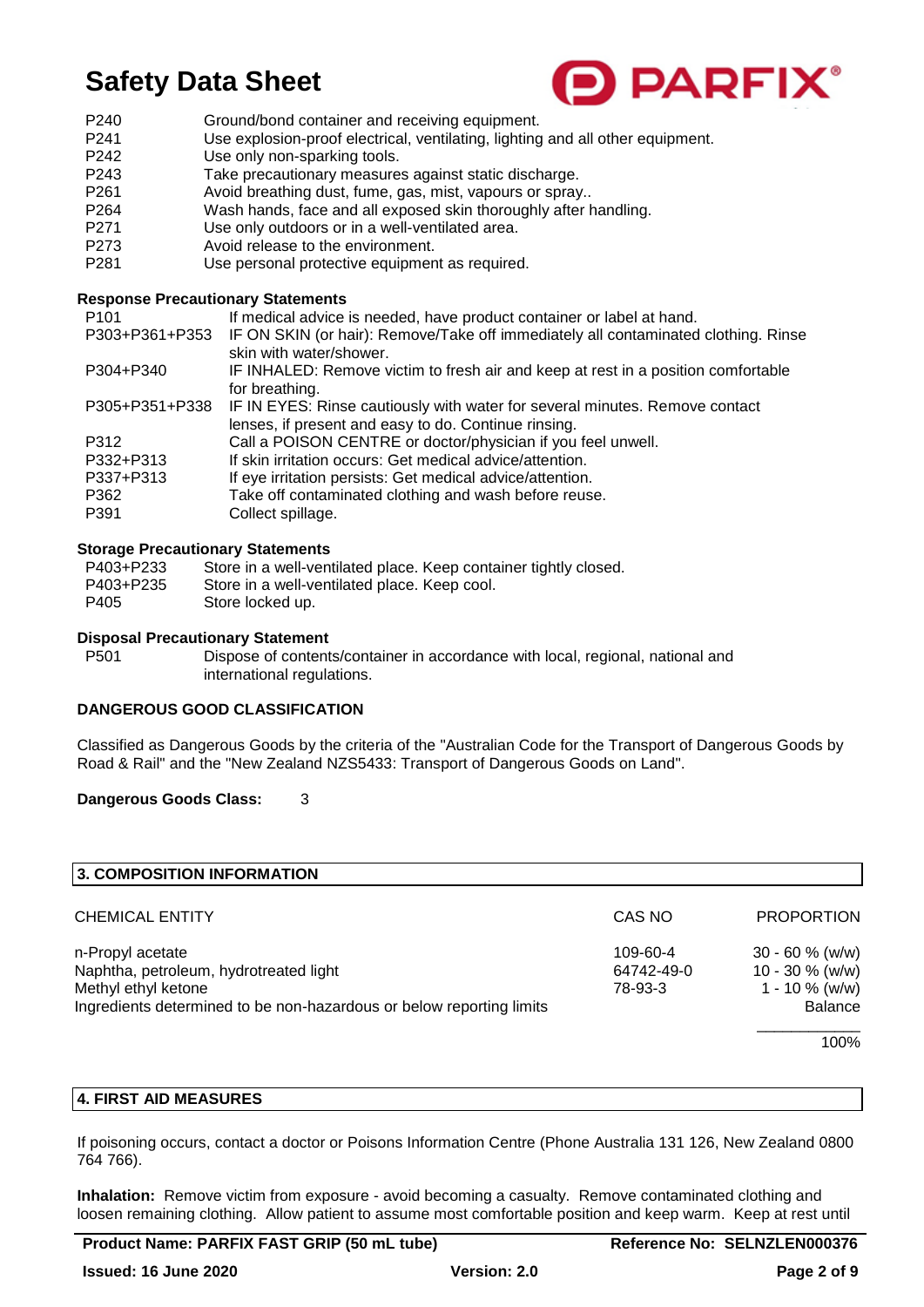

fully recovered. Seek medical advice if effects persist.

**Skin Contact:** If skin or hair contact occurs, immediately remove contaminated clothing and flush skin and hair with running water. Continue flushing with water until advised to stop by the Poisons Information Centre or a Doctor; or for 15 minutes and transport to Doctor or Hospital. For gross contamination, immediately drench with water and remove clothing. Continue to flush skin and hair with plenty of water (and soap if material is insoluble). For skin burns, cover with a clean, dry dressing until medical help is available. If blistering occurs, do NOT break blisters. If swelling, redness, blistering, or irritation occurs seek medical assistance.

**Eye contact:** If in eyes, hold eyelids apart and flush the eyes continuously with running water. Continue flushing until advised to stop by the Poisons Information Centre or a Doctor; or for at least 15 minutes and transport to Doctor or Hospital.

**Ingestion:** Rinse mouth with water. If swallowed, do NOT induce vomiting. Give a glass of water to drink. Never give anything by the mouth to an unconscious patient. If vomiting occurs give further water. Seek medical advice.

**PPE for First Aiders:** Wear safety shoes, overalls, gloves, safety glasses, respirator. Use with adequate ventilation. If inhalation risk exists wear organic vapour/particulate respirator meeting the requirements of AS/NZS 1715 and AS/NZS 1716. Available information suggests that gloves made from nitrile rubber should be suitable for intermittent contact. However, due to variations in glove construction and local conditions, the user should make a final assessment. Always wash hands before smoking, eating, drinking or using the toilet. Wash contaminated clothing and other protective equipment before storing or re-using.

**Notes to physician:** Treat symptomatically.

## **5. FIRE FIGHTING MEASURES**

### **Hazchem Code:** •3YE

**Suitable extinguishing media:** If material is involved in a fire use alcohol resistant foam or dry agent (carbon dioxide, dry chemical powder).

**Specific hazards:** Highly flammable liquid and vapour. May form flammable vapour mixtures with air. Flameproof equipment necessary in area where this chemical is being used. Nearby equipment must be earthed. Electrical requirements for work area should be assessed according to AS3000. Vapour may travel a considerable distance to source of ignition and flash back. Avoid all ignition sources. All potential sources of ignition (open flames, pilot lights, furnaces, spark producing switches and electrical equipment etc) must be eliminated both in and near the work area. Do NOT smoke.

**Fire fighting further advice:** Heating can cause expansion or decomposition leading to violent rupture of containers. If safe to do so, remove containers from path of fire. Keep containers cool with water spray. On burning or decomposing may emit toxic fumes. Fire fighters to wear self-contained breathing apparatus and suitable protective clothing if risk of exposure to vapour or products of combustion or decomposition.

## **6. ACCIDENTAL RELEASE MEASURES**

#### **SMALL SPILLS**

Wear protective equipment to prevent skin and eye contamination. Avoid inhalation of vapours or dust. Wipe up with absorbent (clean rag or paper towels). Collect and seal in properly labelled containers or drums for disposal.

#### **LARGE SPILLS**

If safe to do so, shut off all possible sources of ignition. Clear area of all unprotected personnel. Slippery when spilt. Avoid accidents, clean up immediately. Wear protective equipment to prevent skin and eye contamination and the inhalation of vapours. Work up wind or increase ventilation. Contain - prevent run off into drains and waterways. Use absorbent (soil, sand or other inert material). Use a spark-free shovel. Collect and seal in properly labelled containers or drums for disposal. If contamination of crops, sewers or waterways has occurred advise local emergency services.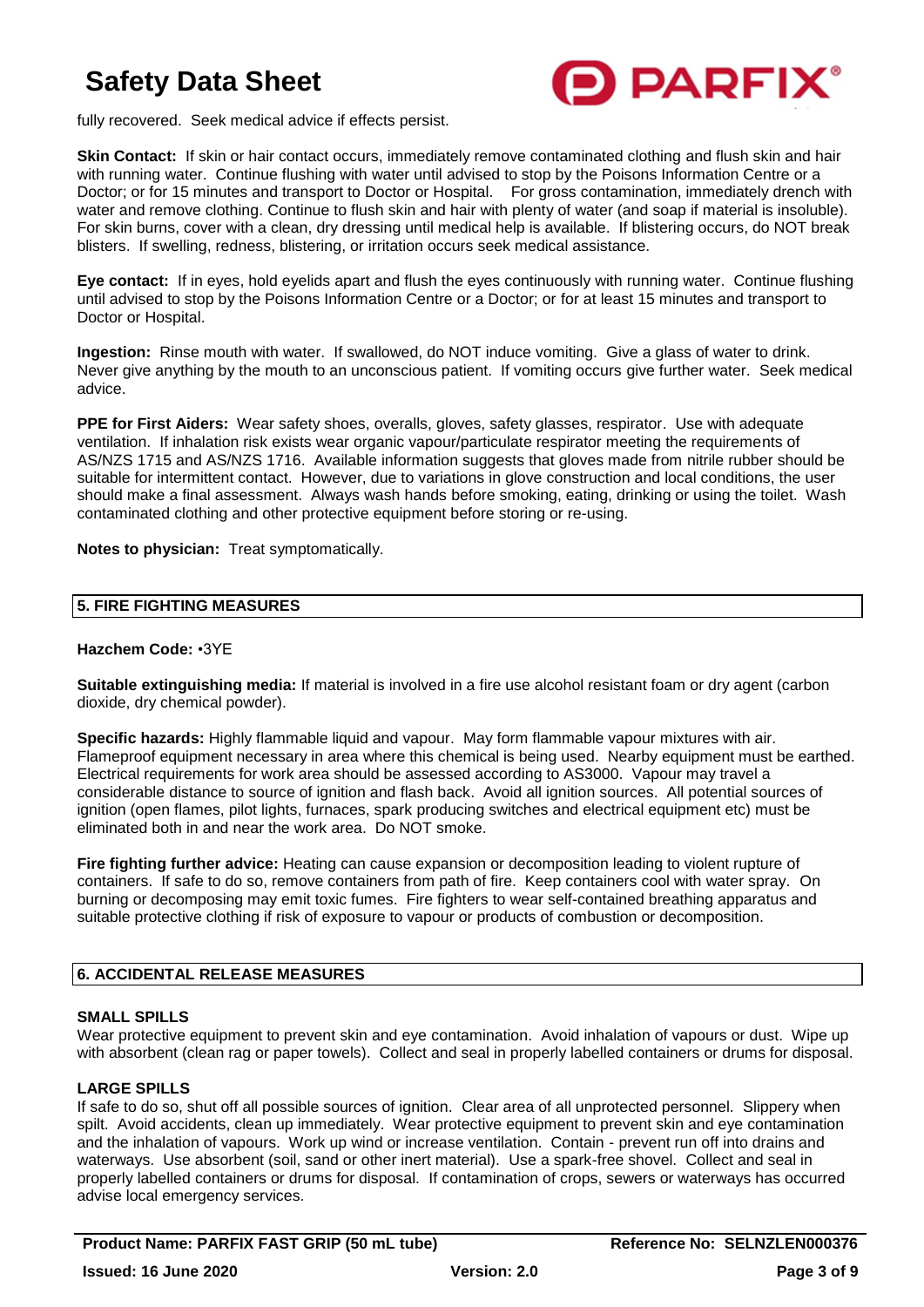

**Dangerous Goods - Initial Emergency Response Guide No:** 14

### **7. HANDLING AND STORAGE**

**Handling:** Avoid eye contact and skin contact. Avoid inhalation of vapour, mist or aerosols.

**Storage:** Store in a cool, dry, well-ventilated place and out of direct sunlight. Store away from foodstuffs. Store away from incompatible materials described in Section 10. Store away from sources of heat and/or ignition. Store locked up. Keep container standing upright. Keep containers closed when not in use - check regularly for leaks.

This material is classified as a Class 3 Flammable Liquid as per the criteria of the "New Zealand NZS5433: Transport of Dangerous Goods on Land" and/or the "Australian Code for the Transport of Dangerous Goods by Road & Rail" and must be stored in accordance with the relevant regulations.

## **8. EXPOSURE CONTROLS / PERSONAL PROTECTION**

#### **National occupational exposure limits:**

|                                                           | TWA        |            | STEL       |              | <b>NOTICES</b> |
|-----------------------------------------------------------|------------|------------|------------|--------------|----------------|
|                                                           | ppm        | mq/m3      | ppm        | mq/m3        |                |
| 2-Butanone (Methyl ethyl ketone, MEK)<br>n-Propyl acetate | 150<br>200 | 445<br>835 | 300<br>250 | 890<br>1.040 | (bio)          |

As published by WorkSafe New Zealand.

WES-TWA (Workplace Exposure Standard - Time-weighted average). The average airborne concentration of a substance calculated over an eight-hour working day.

WES-Ceiling (Workplace Exposure Standard - Ceiling). A concentration that should not be exceeded at any time during any part of the working day.

WES-STEL (Workplace Exposure Standard - Short-term exposure limit). The 15-minute time weighted average exposure standard. Applies to any 15-minute period in the working day and is designed to protect the worker against adverse effects of irritation, chronic or irreversible tissue change, or narcosis that may increase the likelihood of accidents. The WES-STEL is not an alternative to the WES-TWA; both the short-term and timeweighted average exposures apply. Exposures at concentrations between the WES-TWA and the WES-STEL should be less than 15 minutes, should occur no more than four times per day, and there should be at least 60 minutes between successive exposures in this range.

(bio) - Exposure can also be estimated by biological monitoring.

These Exposure Standards are guides to be used in the control of occupational health hazards. All atmospheric contamination should be kept too as low a level as is workable. These exposure standards should not be used as fine dividing lines between safe and dangerous concentrations of chemicals. They are not a measure of relative toxicity.

If the directions for use on the product label are followed, exposure of individuals using the product should not exceed the above standard. The standard was created for workers who are routinely, potentially exposed during product manufacture.

**Biological Limit Values:** As per the WorkSafe New Zealand the ingredients in this material do not have a Biological Limit Allocated.

**Engineering Measures:** Ensure ventilation is adequate to maintain air concentrations below Exposure Standards. Use only in well ventilated areas. Use with local exhaust ventilation or while wearing appropriate respirator. Vapour heavier than air - prevent concentration in hollows or sumps. Do NOT enter confined spaces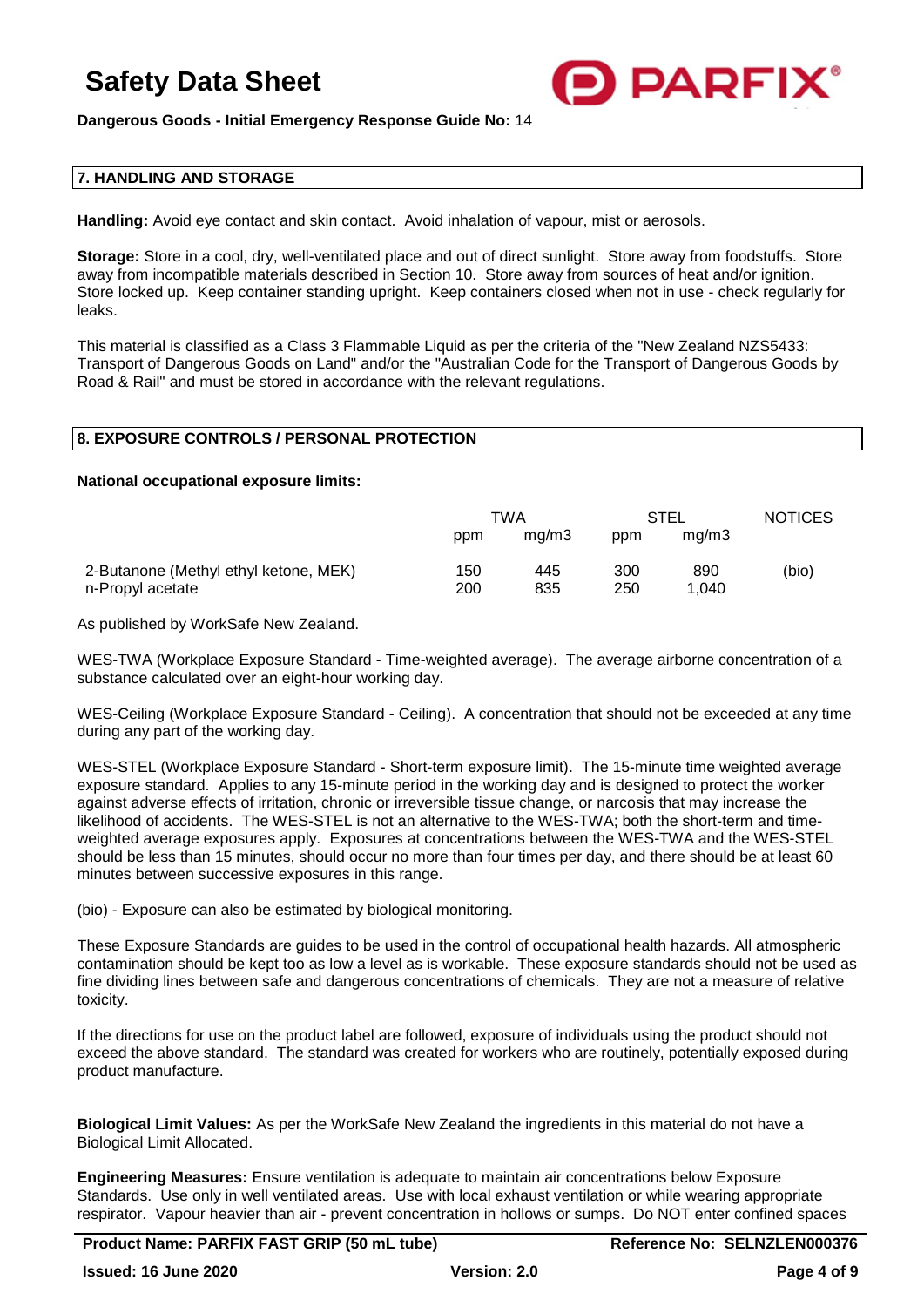

where vapour may have collected.

**Personal Protection Equipment:** SAFETY SHOES, OVERALLS, GLOVES, SAFETY GLASSES, RESPIRATOR.

Wear safety shoes, overalls, gloves, safety glasses, respirator. Use with adequate ventilation. If inhalation risk exists wear organic vapour/particulate respirator meeting the requirements of AS/NZS 1715 and AS/NZS 1716. Available information suggests that gloves made from nitrile rubber should be suitable for intermittent contact. However, due to variations in glove construction and local conditions, the user should make a final assessment. Always wash hands before smoking, eating, drinking or using the toilet. Wash contaminated clothing and other protective equipment before storing or re-using.

**Hygiene measures:** Keep away from food, drink and animal feeding stuffs. When using do not eat, drink or smoke. Wash hands prior to eating, drinking or smoking. Avoid contact with clothing. Avoid eye contact and skin contact. Avoid inhalation of vapour, mist or aerosols. Ensure that eyewash stations and safety showers are close to the workstation location.

#### **9. PHYSICAL AND CHEMICAL PROPERTIES**

| Form:   | Liquid  |
|---------|---------|
| Colour: | Yellow  |
| Odour:  | Solvent |

**Solubility:** Insoluble in water **Specific Gravity:** 0.887 **Relative Vapour Density (air=1):** >1 **Vapour Pressure (20 °C):** N Av **Flash Point (°C):** N Av **Flammability Limits (%):** N Av **Autoignition Temperature (°C):** N Av **Melting Point/Range (°C):** N Av **Boiling Point/Range (°C):** N Av <br> **pH:** N Ap **pH:** N App **Total VOC (g/Litre):** N Av

**Viscosity:** >1,000 mm²/s @ 40 °C

(Typical values only - consult specification sheet)  $N Av = Not available, N App = Not applicable$ 

#### **10. STABILITY AND REACTIVITY**

**Chemical stability:** This material is thermally stable when stored and used as directed.

**Conditions to avoid:** Elevated temperatures and sources of ignition.

**Incompatible materials:** Oxidising agents.

**Hazardous decomposition products:** Oxides of carbon and nitrogen, smoke and other toxic fumes.

**Hazardous reactions:** No known hazardous reactions.

#### **11. TOXICOLOGICAL INFORMATION**

No adverse health effects expected if the product is handled in accordance with this Safety Data Sheet and the product label. Symptoms or effects that may arise if the product is mishandled and overexposure occurs are:

#### **Acute Effects**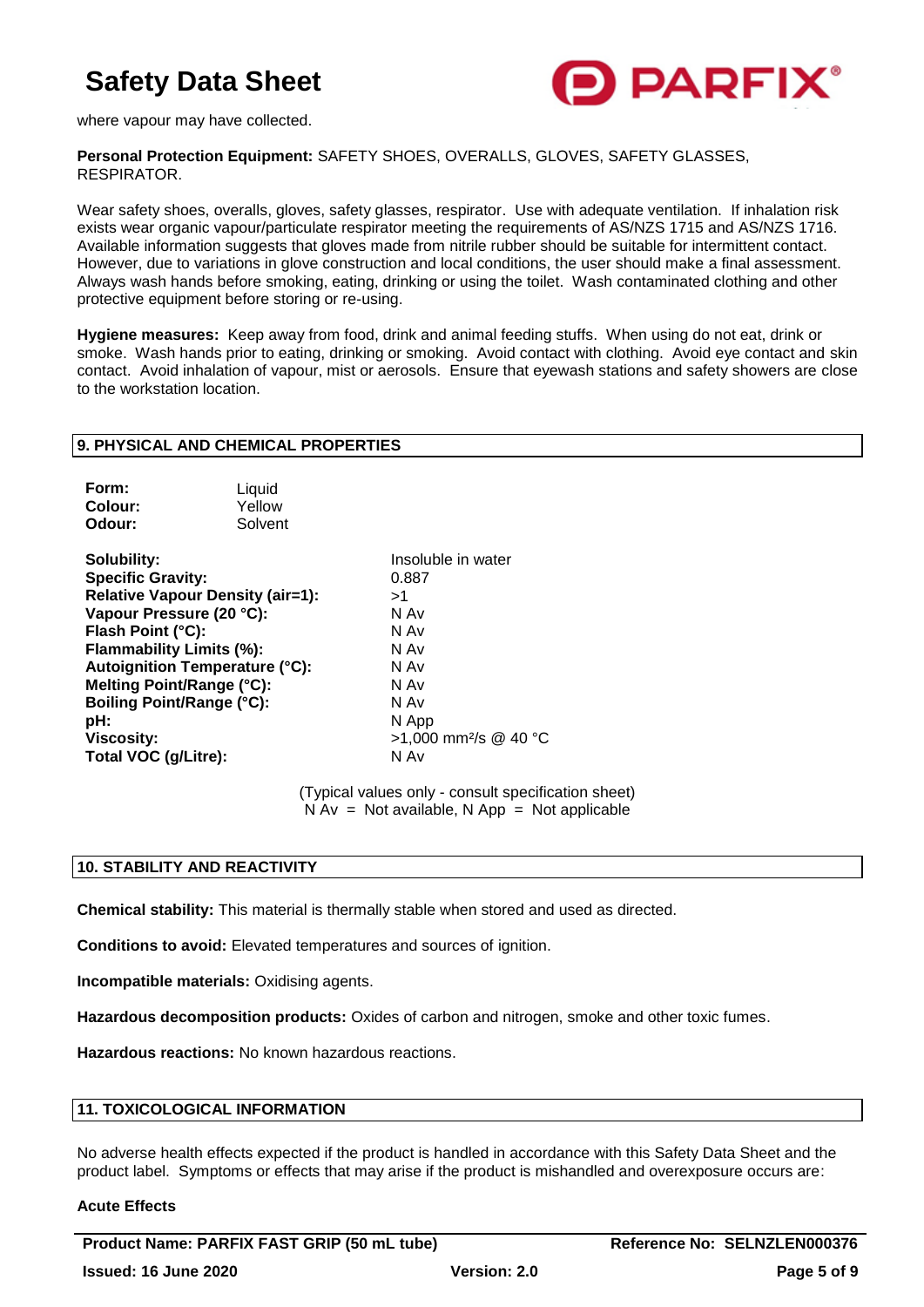

**Inhalation:** Material may be an irritant to mucous membranes and respiratory tract. Inhalation of vapour can result in headaches, dizziness and possible nausea. Inhalation of high concentrations can produce central nervous system depression, which can lead to loss of co-ordination, impaired judgement and if exposure is prolonged, unconsciousness.

**Skin contact:** Contact with skin will result in irritation.

**Ingestion:** Swallowing can result in nausea, vomiting and irritation of the gastrointestinal tract.

**Eye contact:** An eye irritant.

### **Acute toxicity**

**Inhalation:** This material has been classified as non-hazardous. Acute toxicity estimate (based on ingredients): LC50 > 20.0 mg/L for vapours or LC50 > 5.0 mg/L for dust and mist or LC50 > 5.000 ppm gas

**Skin contact:** This material has been classified as non-hazardous. Acute toxicity estimate (based on ingredients): >5,000 mg/Kg bw

**Ingestion:** This material has been classified as non-hazardous. Acute toxicity estimate (based on ingredients): >5,000 mg/Kg bw

**Corrosion/Irritancy:** Eye: this material has been classified as a 6.4A - Substances that are irritating to the eye. Skin: this material has been classified as a 6.3A - Substances that are irritating to the skin.

**Sensitisation:** Inhalation: this material has been classified as not a respiratory sensitiser. Skin: this material has been classified as not a skin sensitiser.

**Aspiration hazard:** This material has been classified as non-hazardous.

**Specific target organ toxicity (single exposure):** This material has been classified as non-hazardous.

#### **Chronic Toxicity**

**Mutagenicity:** This material has been classified as non-hazardous.

**Carcinogenicity:** This material has been classified as non-hazardous.

## **Reproductive toxicity (including via lactation):**

This material has been classified as a 6.8B - Substances that are suspected human reproductive or developmental toxicants.

**Specific target organ toxicity (repeat exposure):** This material has been classified as non-hazardous.

## **12. ECOLOGICAL INFORMATION**

Avoid contaminating waterways.

**Acute aquatic hazard:** This material has been classified as non-hazardous. Acute toxicity estimate (based on ingredients): >100 mg/L

**Long-term aquatic hazard:** This material has been classified as a 9.1B - Substances that are ecotoxic in the aquatic environment. Non-rapidly or rapidly degradable substance for which there are adequate chronic toxicity data available OR in the absence of chronic toxicity data, Acute toxicity estimate (based on ingredients): 1 - 10 mg/L, where the substance is not rapidly degradable and/or BCF  $\geq$  500 and/or log K<sub>ow</sub>  $\geq$  4.

**Ecotoxicity in the soil environment:** This material has been classified as non-hazardous.

**Ecotoxicity to terrestrial vertebrates:** This material has been classified as non-hazardous.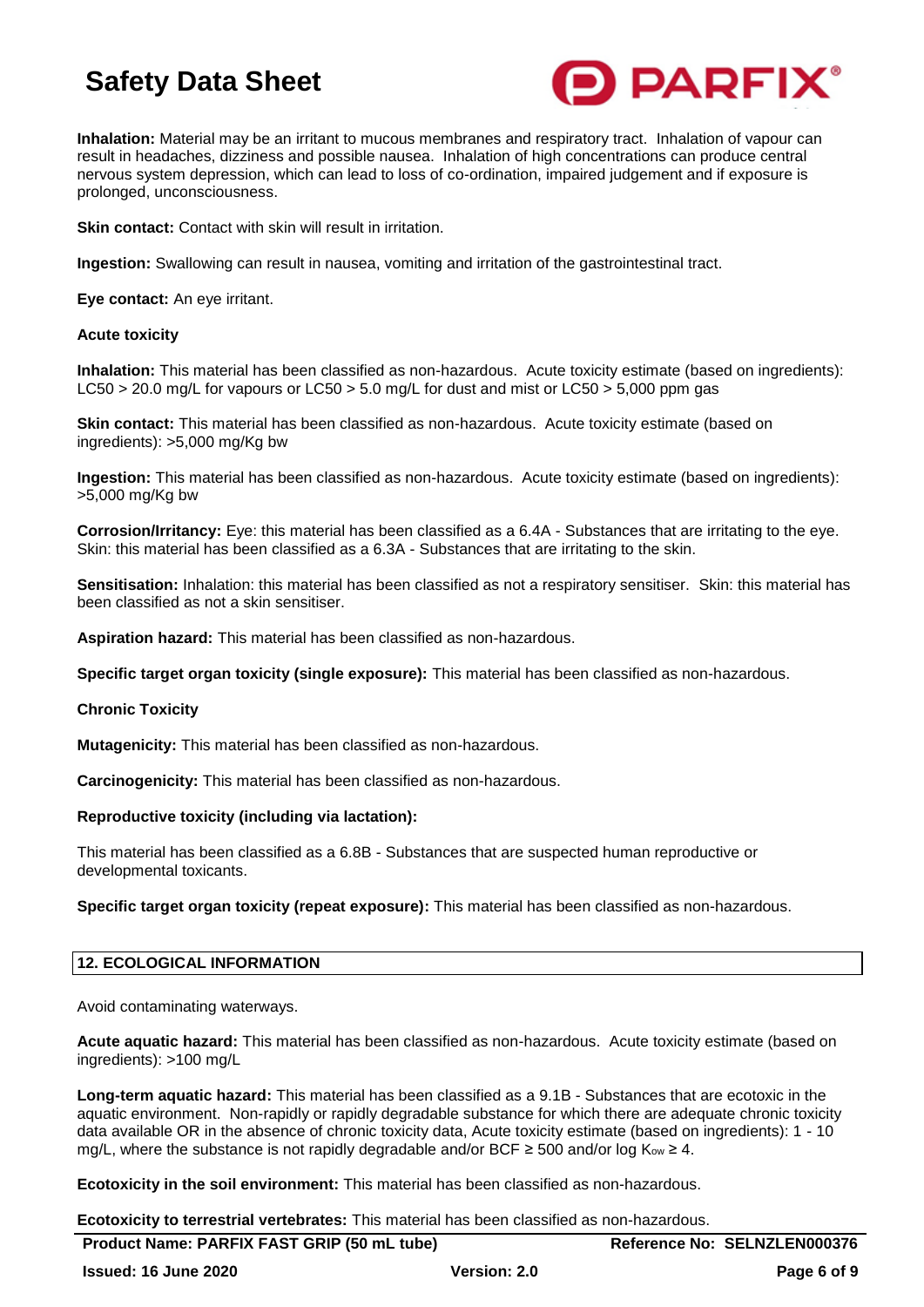

**Ecotoxicity to terrestrial invertebrates:** This material has been classified as non-hazardous.

**Ecotoxicity:** No information available.

**Persistence and degradability:** No information available.

**Bioaccumulative potential:** No information available.

**Mobility:** No information available.

## **13. DISPOSAL CONSIDERATIONS**

Persons conducting disposal, recycling or reclamation activities should ensure that appropriate personal protection equipment is used, see "Section 8. Exposure Controls and Personal Protection" of this SDS.

If possible material and its container should be recycled. If material or container cannot be recycled, dispose in accordance with local, regional, national and international Regulations.

#### **14. TRANSPORT INFORMATION**

### **ROAD AND RAIL TRANSPORT**

Classified as Dangerous Goods by the criteria of the "Australian Code for the Transport of Dangerous Goods by Road & Rail" and the "New Zealand NZS5433: Transport of Dangerous Goods on Land".



| UN No:                              | 1133        |
|-------------------------------------|-------------|
| Dangerous Goods Class:              | 3           |
| <b>Packing Group:</b>               | н           |
| <b>Hazchem Code:</b>                | $\cdot$ 3YE |
| <b>Emergency Response Guide No:</b> | 14          |

**Proper Shipping Name:** ADHESIVES

**Segregation Dangerous Goods:** Not to be loaded with explosives (Class 1), flammable gases (Class 2.1), if both are in bulk, toxic gases (Class 2.3), spontaneously combustible substances (Class 4.2), oxidising agents (Class 5.1), organic peroxides (Class 5.2), toxic substances (Class 6.1), infectious substances (Class 6.2) or radioactive substances (Class 7). Exemptions may apply.

#### **MARINE TRANSPORT**

Classified as Dangerous Goods by the criteria of the International Maritime Dangerous Goods Code (IMDG Code) for transport by sea. This material is classified as a Marine Pollutant (P) according to the International Maritime Dangerous Goods Code.

| UN No:                        | 1133 |
|-------------------------------|------|
| <b>Dangerous Goods Class:</b> | 3    |
| <b>Packing Group:</b>         | Ш    |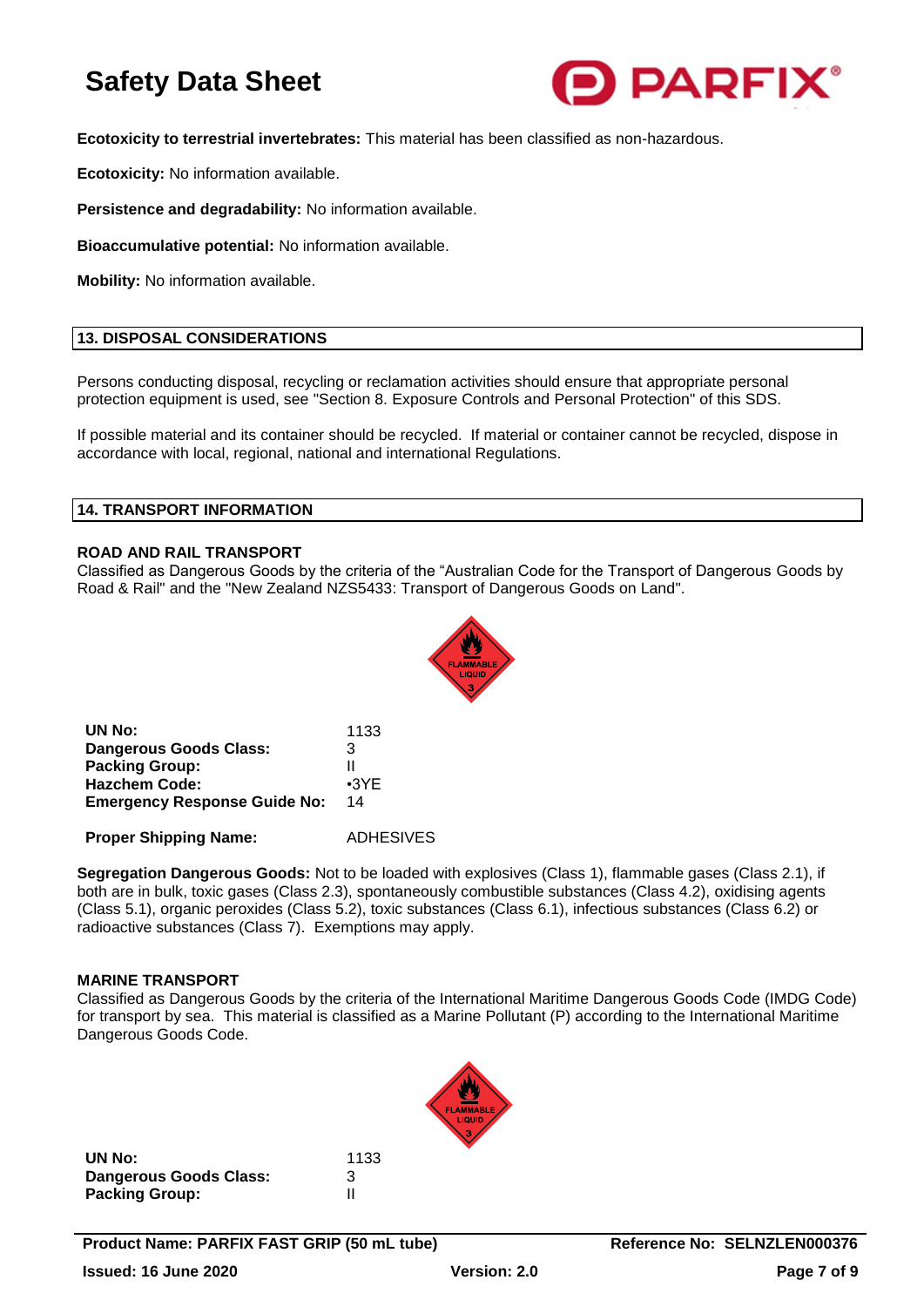

**Proper Shipping Name:** ADHESIVES

## **AIR TRANSPORT**

Classified as Dangerous Goods by the criteria of the International Air Transport Association (IATA) Dangerous Goods Regulations for transport by air.



**UN No:** 1133 **Dangerous Goods Class:** 3 **Packing Group:** II

**Proper Shipping Name:** ADHESIVES

## **15. REGULATORY INFORMATION**

## **This material is not subject to the following international agreements:**

Montreal Protocol (Ozone depleting substances) The Stockholm Convention (Persistent Organic Pollutants) The Rotterdam Convention (Prior Informed Consent)

## **This material is subject to the following international agreements:**

Basel Convention (Hazardous Waste)

• Wastes from production, formulation and use of inks, dyes, pigments, paints, lacquers, varnish

International Convention for the Prevention of Pollution from Ships (MARPOL) • Annex III - Harmful Substances carried in Packaged Form

## **This material/constituent(s) is covered by the following requirements:**

• All components of this product are listed on or exempt from the New Zealand Inventory of Chemical (NZIoC).

• All components of this product are listed on or exempt from the Australian Inventory of Chemical Substances (AICS).

## **EPA Group Standard:** HSR002662 - Surface Coatings and Colourants (Flammable) Group Standard

| Approved handler          | Yes |
|---------------------------|-----|
| Location test certificate | Yes |
| Fire extinguishers        | Yes |
| Signage                   | Yes |
| Emergency response        | Yes |
| Hazardous atmosphere zone | Yes |

## **16. OTHER INFORMATION**

Reason for issue: Revised

This Safety Data Sheet has been prepared by Chemical Data Services Pty Ltd (chemdata.com.au) on behalf of its client.

Safety Data Sheets are updated frequently. Please ensure that you have a current copy.

This SDS summarises at the date of issue our best knowledge of the health and safety hazard information of the